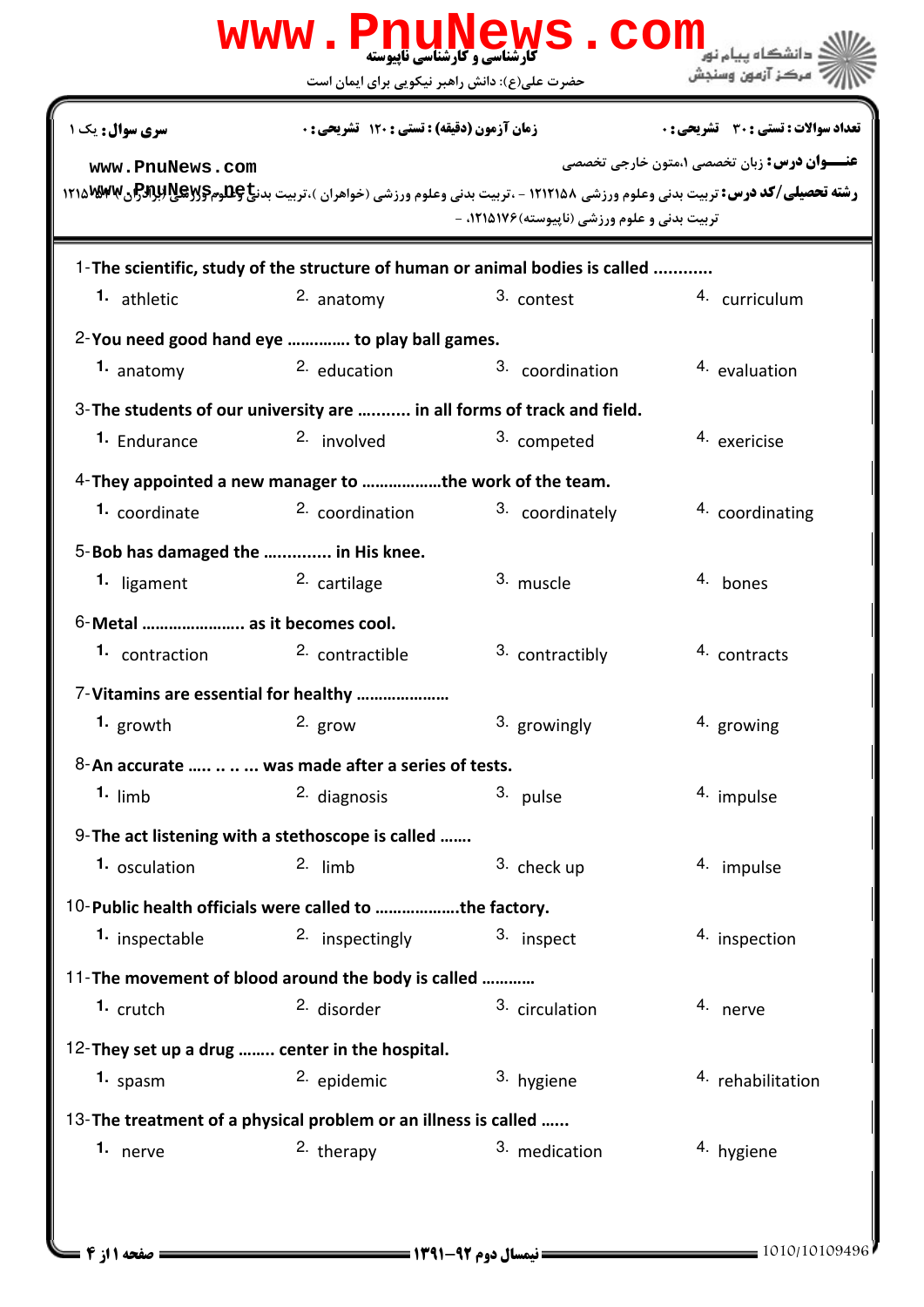|                                                                                                                                                                                                                                                                                                     |                                            | WWW.PnuNews.Com                               |                                                                                                                                                                                                                   |  |  |
|-----------------------------------------------------------------------------------------------------------------------------------------------------------------------------------------------------------------------------------------------------------------------------------------------------|--------------------------------------------|-----------------------------------------------|-------------------------------------------------------------------------------------------------------------------------------------------------------------------------------------------------------------------|--|--|
|                                                                                                                                                                                                                                                                                                     |                                            | حضرت علی(ع): دانش راهبر نیکویی برای ایمان است | <sup>۽</sup> مرڪز آزمون وسنڊش                                                                                                                                                                                     |  |  |
| سری سوال : یک ۱                                                                                                                                                                                                                                                                                     | زمان آزمون (دقیقه) : تستی : 120 تشریحی : 0 |                                               | <b>تعداد سوالات : تستي : 30 ٪ تشريحي : 0</b>                                                                                                                                                                      |  |  |
| www.PnuNews.com                                                                                                                                                                                                                                                                                     |                                            | تربیت بدنی و علوم ورزشی (ناپیوسته) ۱۲۱۵۱۷۶، - | <b>عنـــوان درس:</b> زبان تخصصي ۱،متون خارجي تخصصي<br><b>رشته تحصیلی/کد درس:</b> تربیت بدنی وعلوم ورزشی ۱۲۱۲۱۵۸ - ،تربیت بدنی وعلوم ورزشی (خواهران )،تربیت بدن <b>خ پطلومBAY (BAY) (PAR) (۱۲۱۵ <sup>W</sup> ک</b> |  |  |
| 14-This medicine will give you some                                                                                                                                                                                                                                                                 |                                            |                                               |                                                                                                                                                                                                                   |  |  |
| 1. relieve                                                                                                                                                                                                                                                                                          | 2. relief                                  | 3. relieved                                   | 4. relievedly                                                                                                                                                                                                     |  |  |
| 15-The use of energy, time, materials, etc is called                                                                                                                                                                                                                                                |                                            |                                               |                                                                                                                                                                                                                   |  |  |
| 1. expenditure                                                                                                                                                                                                                                                                                      | <sup>2.</sup> glycogen                     | 3. fat                                        | 4. fatigue                                                                                                                                                                                                        |  |  |
| 16-The central part of some cells containing the genetic material is called                                                                                                                                                                                                                         |                                            |                                               |                                                                                                                                                                                                                   |  |  |
| 1. phosphorylation                                                                                                                                                                                                                                                                                  |                                            | 2. nucleus                                    |                                                                                                                                                                                                                   |  |  |
| 3. ribosome                                                                                                                                                                                                                                                                                         |                                            | <sup>4.</sup> heredity                        |                                                                                                                                                                                                                   |  |  |
| 17-A copy or reproduction of something is called                                                                                                                                                                                                                                                    |                                            |                                               |                                                                                                                                                                                                                   |  |  |
| 1. species                                                                                                                                                                                                                                                                                          | 2. synthesis                               | 3. replica                                    | 4. organele                                                                                                                                                                                                       |  |  |
| 18-The system is the body produces substances to help to fight against infection and<br>disease.                                                                                                                                                                                                    |                                            |                                               |                                                                                                                                                                                                                   |  |  |
| 1. immune                                                                                                                                                                                                                                                                                           | 2. immunology                              | 3. immunize                                   | 4. immunologic                                                                                                                                                                                                    |  |  |
| 19-One long step: the distance covered by a step is called                                                                                                                                                                                                                                          |                                            |                                               |                                                                                                                                                                                                                   |  |  |
|                                                                                                                                                                                                                                                                                                     | 1. track and 2. spin                       | 3. stride                                     | 4. take off                                                                                                                                                                                                       |  |  |
| 20-John's arms  as he walks.                                                                                                                                                                                                                                                                        |                                            |                                               |                                                                                                                                                                                                                   |  |  |
| 1. swings                                                                                                                                                                                                                                                                                           | 2. swing                                   | 3. swinging                                   | 4. swingingly                                                                                                                                                                                                     |  |  |
| Reading these passage and then answer the questions.                                                                                                                                                                                                                                                |                                            |                                               |                                                                                                                                                                                                                   |  |  |
| Text 1:                                                                                                                                                                                                                                                                                             |                                            |                                               |                                                                                                                                                                                                                   |  |  |
| Physical education is instruction about the physical structure and development of the body, its<br>physiological and mechanical functions, and its most effective use. This process begins when the<br>young child learns basic movement patterns that provide stimulation to physical development. |                                            |                                               |                                                                                                                                                                                                                   |  |  |
| 21-In line 1, "its" refers to?                                                                                                                                                                                                                                                                      |                                            |                                               |                                                                                                                                                                                                                   |  |  |
| 1. physical education                                                                                                                                                                                                                                                                               |                                            | 2. physical structure                         |                                                                                                                                                                                                                   |  |  |
| 3. the body                                                                                                                                                                                                                                                                                         |                                            | 4. mechanical functions                       |                                                                                                                                                                                                                   |  |  |
| 22-when The process of physical education begins?                                                                                                                                                                                                                                                   |                                            |                                               |                                                                                                                                                                                                                   |  |  |
| 1. in childhood                                                                                                                                                                                                                                                                                     |                                            | $2.$ at the birth                             |                                                                                                                                                                                                                   |  |  |
| 3. in adolescence                                                                                                                                                                                                                                                                                   |                                            | 4. in elementary school                       |                                                                                                                                                                                                                   |  |  |
| ـــــــــــــــــ صفحه 12ز 4 ـ                                                                                                                                                                                                                                                                      |                                            |                                               | $=$ 1010/10109496                                                                                                                                                                                                 |  |  |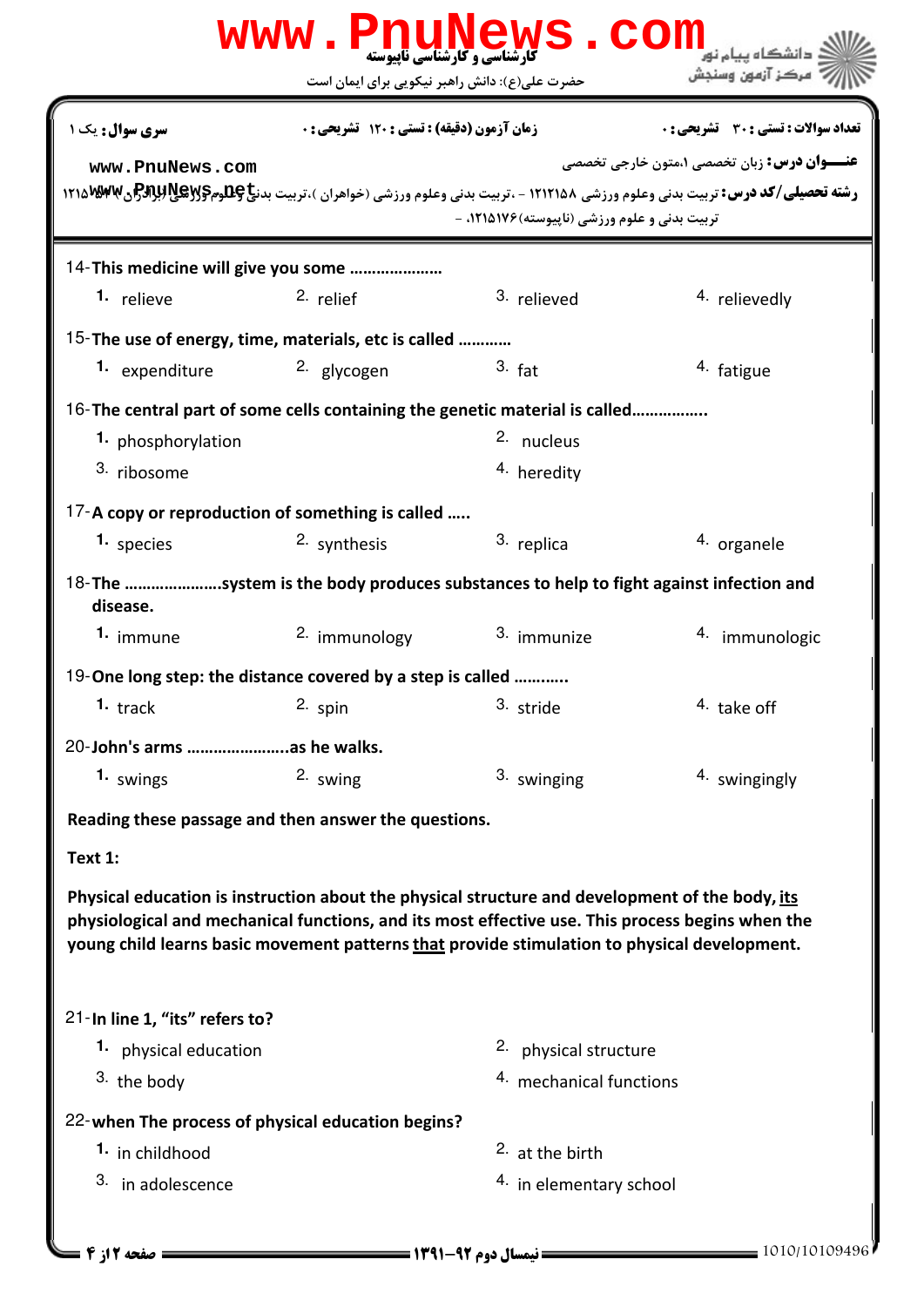# www . PnuN **[www.PnuNews.com](http://pnunews.com)**

لی(ع): دانش راهبر نیکویی برای ایمان است حضرت ع

#### نعداد سوالات : تستي : 30 ٪ تشريحي : . • زمان آزمون (دقيقه) : تستي : 120 ٪ تشريحي : 0 ٪ مسري سوال : يك 1

**[www.PnuNews.com](http://pnunews.com)**

**عنـــوان درس:** زبان تخصصی ۱،متون خارجی تخصصی

ر**شته تحصیلی/کد درس:** تربیت بدنی وعلوم ورزشی ۱۲۱۲۱۵۸ - ،تربیت بدنی وعلوم ورزشی (خواهران )،تربیت بدن**خ کِتترمِگریپBسپر**<br>ر**شته تحصیلی/کد درس:** تربیت بدنی وعلوم ورزشی ۱۲۱۲۱۵۸ - ،تربیت بدنی وعلوم ورزشی (خواهران )،تربیت بدن**خ** نربیت بدنی و علوم ورزشی (ناپیوسته) ۱۲۱۵۱۷۶، -

Progressive exercise is thought to improve the mechanical and structural properties of tissues, good physical fitness is also considered crucial to avoiding sport injury. Preventive training includes training of muscle mobility and flexibility, and coordination. Warm- up and cool- down are also considered to be important features of injury prevention.

Low intensity training promotes increases in bone length and growth in the growing athlete, but relatively high intensity training inhibits these. Zernike (1998) considered that high intensity training (70-80% of maximum oxygen uptake) inhibits bone remodeling and leads to a significant reduction in bending stiffness and leads to a significant reduction in bending stiffness and energy to- Failure.

## 23-which sentence is correct?

- Warm- up and cool- down are considered to be important features of Preventive training. **1.**
- <sup>2.</sup> good physical fitness is considered crucial to increase sport injury
- $3.$  Preventive training includes mechanical and structural properties of tissues.
- 4. High intensity training (70-80% of maximum oxygen uptake) inhibits bone remodeling.

# 24-which of the following changes exists in result of low intensity training?

- $2.$  reduction in bending stiffness **1.** increases in bone length
- <sup>3.</sup> reduction in energy to-Failure  $\frac{4}{1}$  reduction in bone length
- 25-To prevent injury in training ......................... are considered?
	- **1.** to improve muscle mobility **1.** 2. Warm- up and cool- down
	- 3. normal physical fitness
- 
- 4. to improve muscle coordination

## Which kind of training inhibits increases in bone length and growth in the growing athlete? 26-

- **1.** moderate intensity training  $\frac{2}{\pi}$  low intensity training
	-
- $3.$  high intensity training  $\frac{4.1}{2}$  Preventive training
-